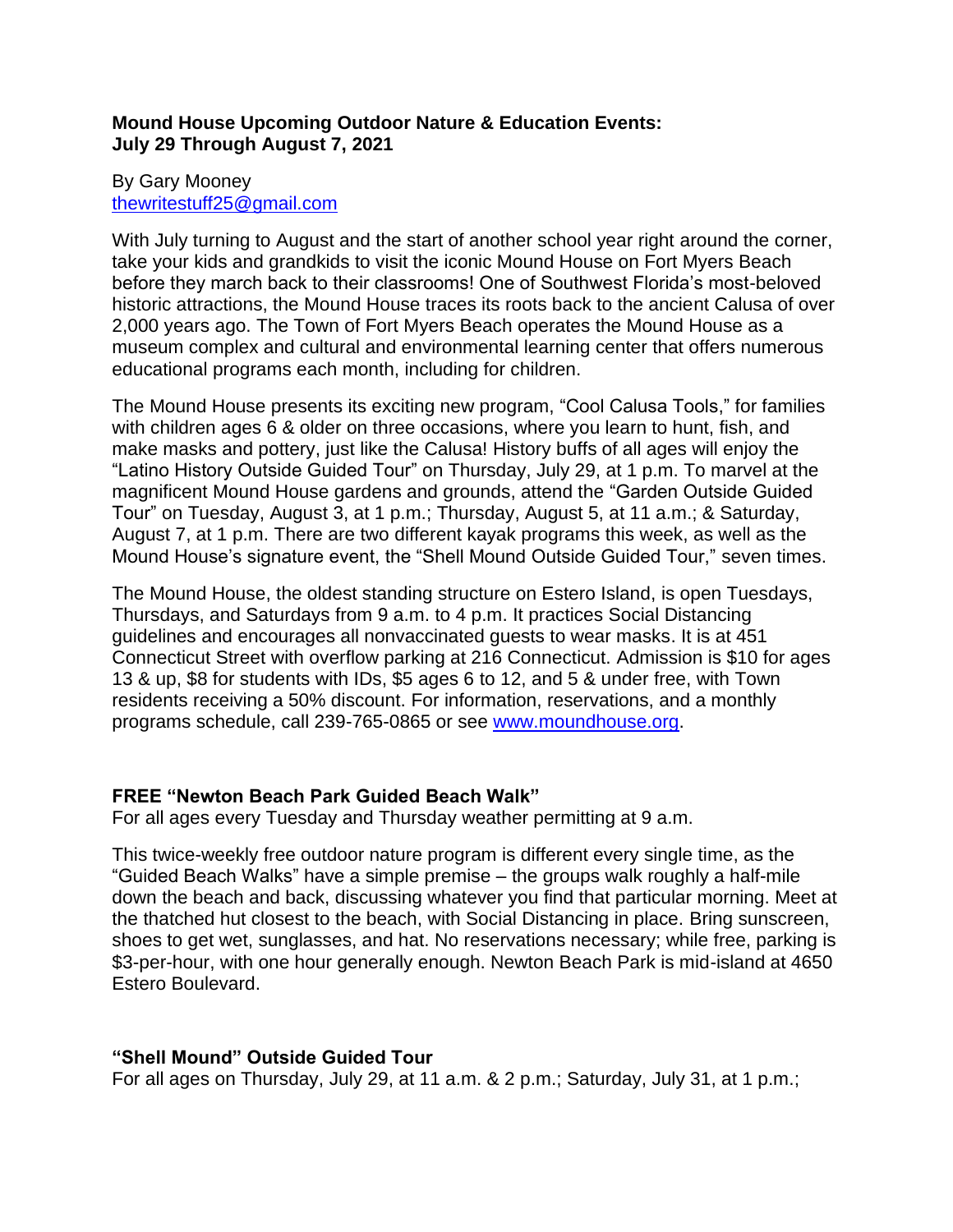Tuesday, August 3, at 11 a.m.; Thursday, August 5, at 1 & 2 p.m.; & Saturday, August 7, at 11 a.m.

If you dig archaeology, the Mound House's signature program is for you! Tour the 2,000-year-old Calusa Indian Shell Mound led by the interpretive staff as you explore the site's archaeology to unearth clues about this ancient society. \$5-per-person that does not include Mound House admission; Mound House members free, with Social Distancing guidelines in place.

# **"Latino History Outside Guided Tour"**

For all ages on Thursday, July 29, at 1 p.m.

Perfect for Florida history buffs! Learn about the Latino fishing village known as a "Rancho" that existed on the shell mound between the ancient Calusa and Anglo-Pioneer eras. Explore the site's archaeology and history through unearthed clues about this multicultural society. Advance registrations necessary at \$5-per-person that does not include Mound House admission, with Social Distancing guidelines in place.

## **"Family Fun Kayak Tour"**

For ages 6 & up weather permitting on Friday, July 30 & Friday, August 6, both at 9 a.m.

Fun for the whole family on a specially-designed Environmental Educator-guided kayak tour for families with children age 6 & up! See birds, dolphins, manatee, and other wildlife while paddling through the Estero Bay mangroves. \$25-per-person ages 13 & up; \$15-per-person ages 6 to 12, with advance registrations necessary. The Mound House provides all equipment, with Social Distancing in place.

### **"Mangroves by Kayak Tour"**

For ages 12 & up weather permitting on Saturday, July 31; Wednesday, August 4; & Saturday, August 7, all at 9 a.m.

Explore the winding mangrove creeks and hidden waters of the Estero Bay Aquatic Preserve as only a kayaker can on this Environmental Educator-guided tour of the ancient realm of the Calusa! Witness birds, fish, manatee and dolphins as you paddle through the natural beauty of Estero and Hell Peckney Bays in a tandem kayak. All paddling & safety equipment provided, with kayak tours in accordance with Florida Society of Ethical Ecotourism guidelines. \$45-per-person; Mound House members \$15. Advance reservations necessary; private tours available, with Social Distancing guidelines in place.